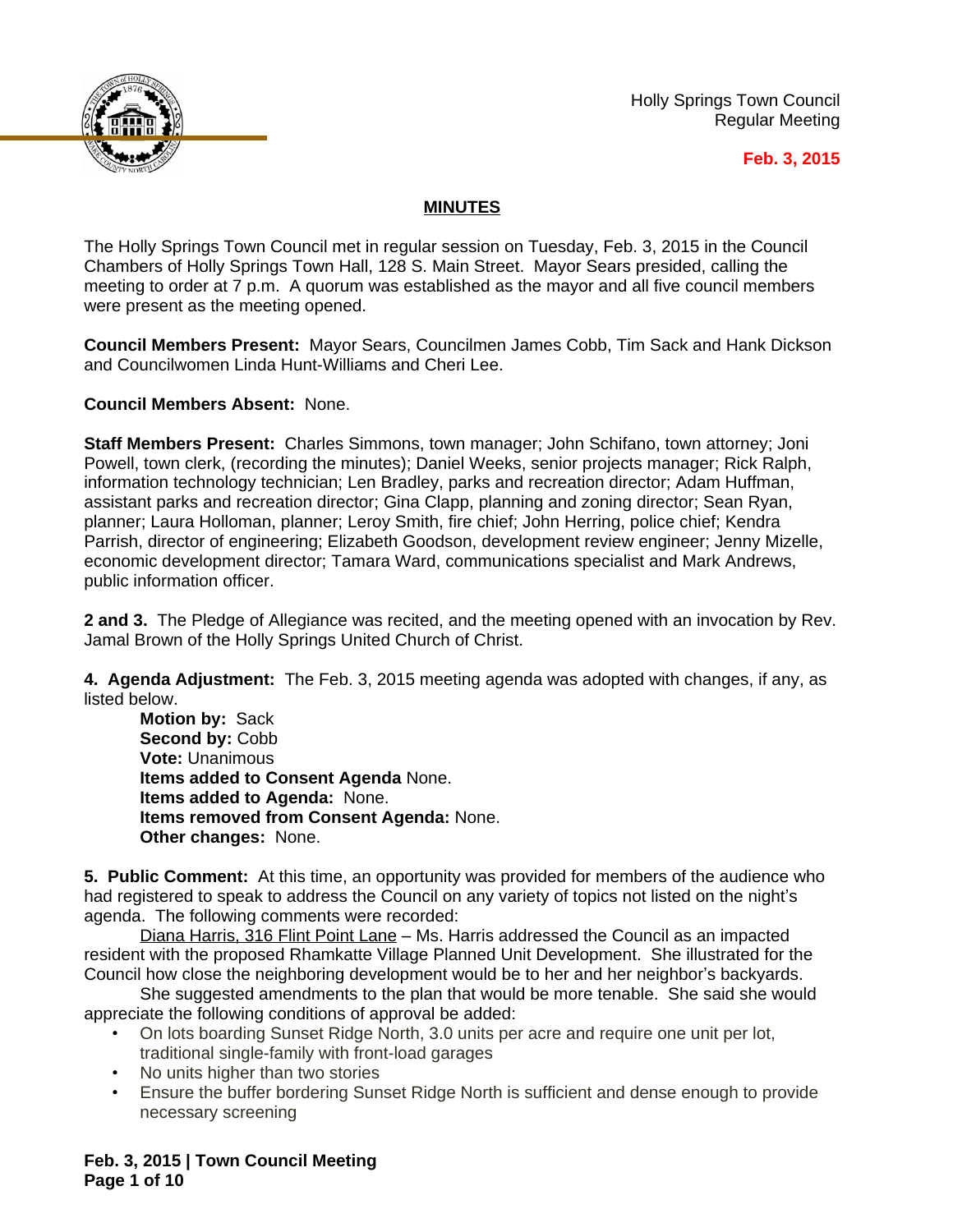Peter Villadsen, 213 Chrismill Lane – Mr. Villadsen presented an online petition he said had 400 names of people he believes oppose the Rhamkatte Village PUD amendment.

He said the buffer proposed would be inadequate. He asked the Council to require like-kind development to that of Sunset Ridge North.

Sandra Joyce, 5228 Sunset Walk Lane - Ms. Joyce said she did not like it, but acceptance is the only way forward. She said the plan would be more tenable with conditions proposed, and she presented the Council with a list of six conditions that residents say they want.

*A copy of the conditions requested by Ms. Joyce is attached to these minutes.*

**6a. Public Hearing: Annexation A14-05 –** Ms**.** Holloman said the Town has received a petition for voluntary annexation of 134.546 acres located along Wood Creek Road. The property owners are the H. and B. Stephenson family, and the property is contiguous with city limits.

The petition meets all the statutory requirements for annexation.

With that explanation completed, Mayor Sears opened the public hearing. The following input was recorded: None.

There being no comments, the public hearing was closed.

**Action:** The Council approved a motion to adopt Annexation Ordinance A14-05 annexing 134.546 -/+ acres owned by H&B Stephenson family, and more particularly described as Wake County Pin's: 0730.82-6440, into the corporate limits of the Town of Holly Springs.

**Motion by**: Sack **Second by**: Williams **Vote:** Unanimous. *A copy of Annexation Ordinance A14-05 is attached to these minutes.*

**7. Consent Agenda:** The Council approved a motion to approve all items on the Consent Agenda. The motion carried following a motion by Councilman Sack, a second by Councilwoman Williams and a unanimous vote. The following actions were affected:

7a. Minutes – The Council approved minutes of the Council's meeting held Jan. 20, 2015.

7b. Resolution 15-09 – The Council adopted Resolution 15-09 directing the town clerk to investigate the sufficiency of annexation petition A14-09 and setting a public hearing.*A copy of Resolution 15-09 is attached to these minutes.*

7c. Resolution 15-10 -- The Council adopted Resolution 15-10 directing the town clerk to investigate the sufficiency of annexation petition A14-10 and setting a public hearing. *A copy of Resolution 15-10 is attached to these minutes.*

7d. Resolution 15-11 - The Council adopted Resolution 15-11 declaring certain personal property surplus to the needs of the town. *A copy of Resolution 15-11 is attached to these minutes.*

**8a. Rhamkatte Village, 11-PUD-05-A05, PUD Major Amendment -** Ms. Holloman said the Town has received a request for a major amendment of the Rhamkatte Planned Unit Development (PUD), which is located near and around the Holly Springs Road/Bass Lake Road intersection.

As it exists today, the southern portion of the Rhamkatte PUD was developed with what is now Holly Springs Crossing Shopping Center and Yadkin Bank. The northern portion was never developed, and the amendments requested are changes to the vacant northern portion of the PUD.

The amendments are specified below, but, in short:

- the residential and commercial portions would be adjusted, resulting in an increase in residential land area;
- street improvements would be brought up to current Town standards and introduce on-street parking for internal residential streets;
- perimeter landscape buffers would be adjusted; and
- the maximum of residential units allowed would be increased.

She said Town staff has been working diligently with the developer and their team since fall of 2013. During that time, staff laid out the framework of how the Rhamkatte PUD could be reinstated

**Feb. 3, 2015 | Town Council Meeting Page 2 of 10**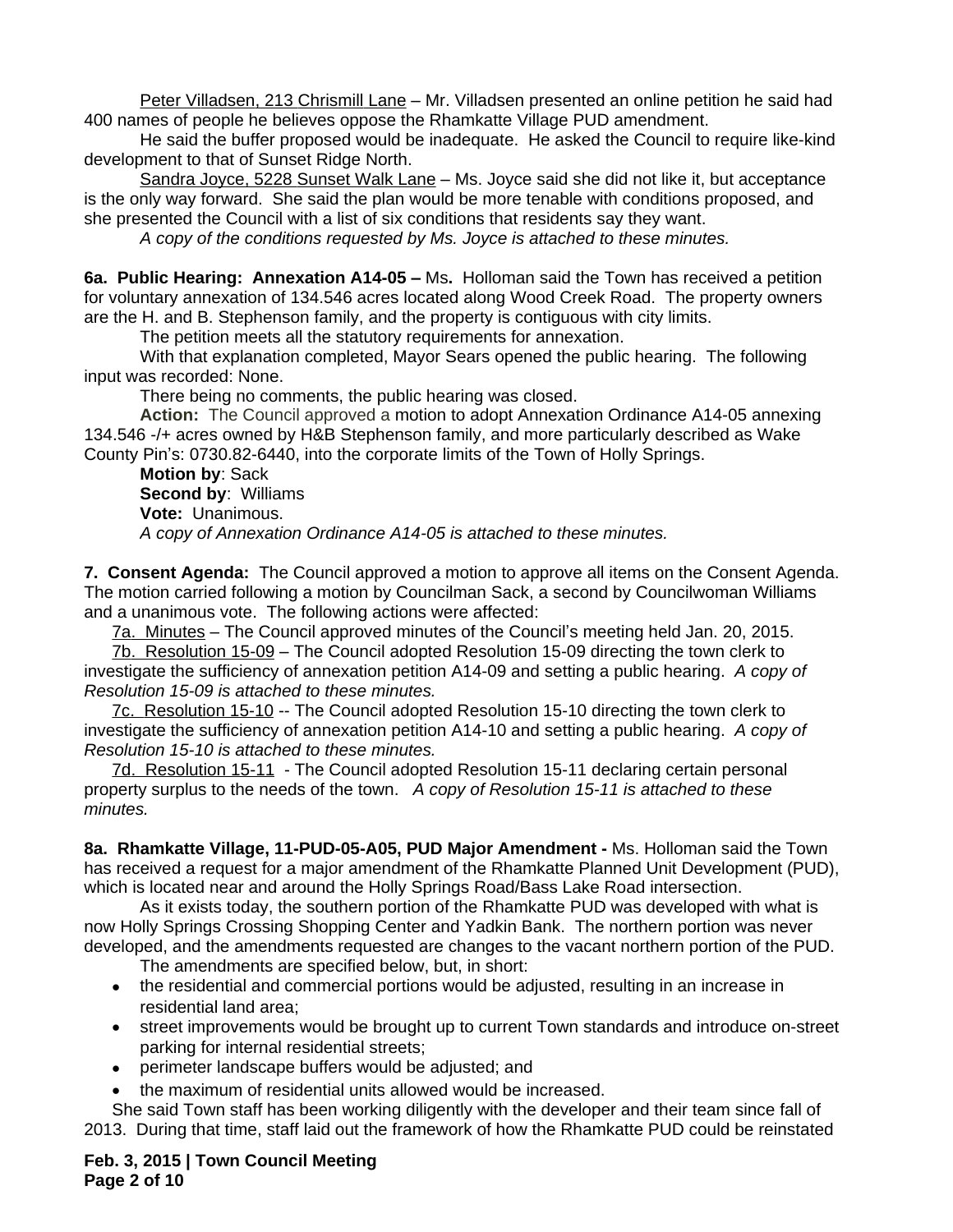and advised the developer that even if the PUD was reinstated, staff would recommend doing so only by placing conditions of approval on it, which would require the PUD to be brought up to all current Town development standards.

The PUD amendment was first submitted to the Town June 23, 2014.

A standard new PUD and a PUD major amendment go through the same process, which takes approximately 105 days. The PUD amendment originally was scheduled to go before Town Council for consideration Nov. 4, 2014; however, based on feedback from staff as well as the surrounding community, the PUD was tabled to allow for the traffic impact analyses to be finalized as well as to take community input into consideration.

The result of that extra time is the current master plan.

Ms. Holloman said as with any project, staff has taken much time and attention to detail to frame recommendations to Planning Board and Town Council. Given the fact that this PUD amendment will now bring the Rhamkatte Village Master Plan into conformance with Town standards with regard to stormwater, utility design as well as road infrastructure improvements, as well as meeting the intent of the Town's Comprehensive Plan, staff is recommending approval of the Rhamkatte Village major PUD amendment.

She explained that approval of the PUD master plan does not grant approval for construction or development of the property. Once the master plan is approved, the developer will be required to submit detailed subdivision plans as each phase of the development occurs to ensure compliance with the approved zoning regulations created in the PUD master plan. These plans are processed through the full review cycle and are presented to the Planning Board and Town Council for review and approval; however, there are no required public hearings associated with subdivision approvals.

Ms. Holloman explained to Council that the Rhamkatte Village PUD approved in 2001 was in conformance with the Town's comprehensive plan that was in effect at the time, and it is in conformance with the latest comprehensive plan approved in 2007.

Ms. Goodson explained the transportation improvements that will be required. She noted that the developers would be doing the required road widening and intersection and traffic light improvements. In addition, the developer will be paying a fee-in-lieu for off-site transportation improvements according to a formula figured on the percentage of impact the development would have.

Ms. Holloman said the planning board had reviewed the application and voted 6-2 to recommend approval with conditions.

At this time, the Council asked the applicant to explain changes that have been made to the plan since the public hearing.

Steve Leach, Lennar Homes – Mr. Leach said, simply stated, the amendment would be a down-zoning of the property. He said the PUD amendment seeks, among other things, the conversion of 6.5 acres from multi-family and commercial to single-family residential and the shift of 10 acres of low density from the center of the project to the northern and northeastern property lines and adding 5.75 acres to the low density section of the PUD.

*A complete list of the applicant's summary of the PUD amendment is attached to these minutes.*

In addition, Mr. Leach said the applicant, having met with neighboring residents and hearing their concerns, is committed to:

- Making the 20-foot buffer along the common property line with Sunset Ridge North undisturbed and to further enhance it to meet the Town's B-75 minimum opacity standards;
- Adding privacy fencing and additional evergreen plantings in the open space / buffer along the common property line with SSRN above the retaining walls, providing for a minimum 40 feet of enhanced buffer all of which will be platted in Common Area and maintained by the Rhamkatte community homeowners association;
- Placement of the community's largest lots and lowest densities along the common

**Feb. 3, 2015 | Town Council Meeting Page 3 of 10**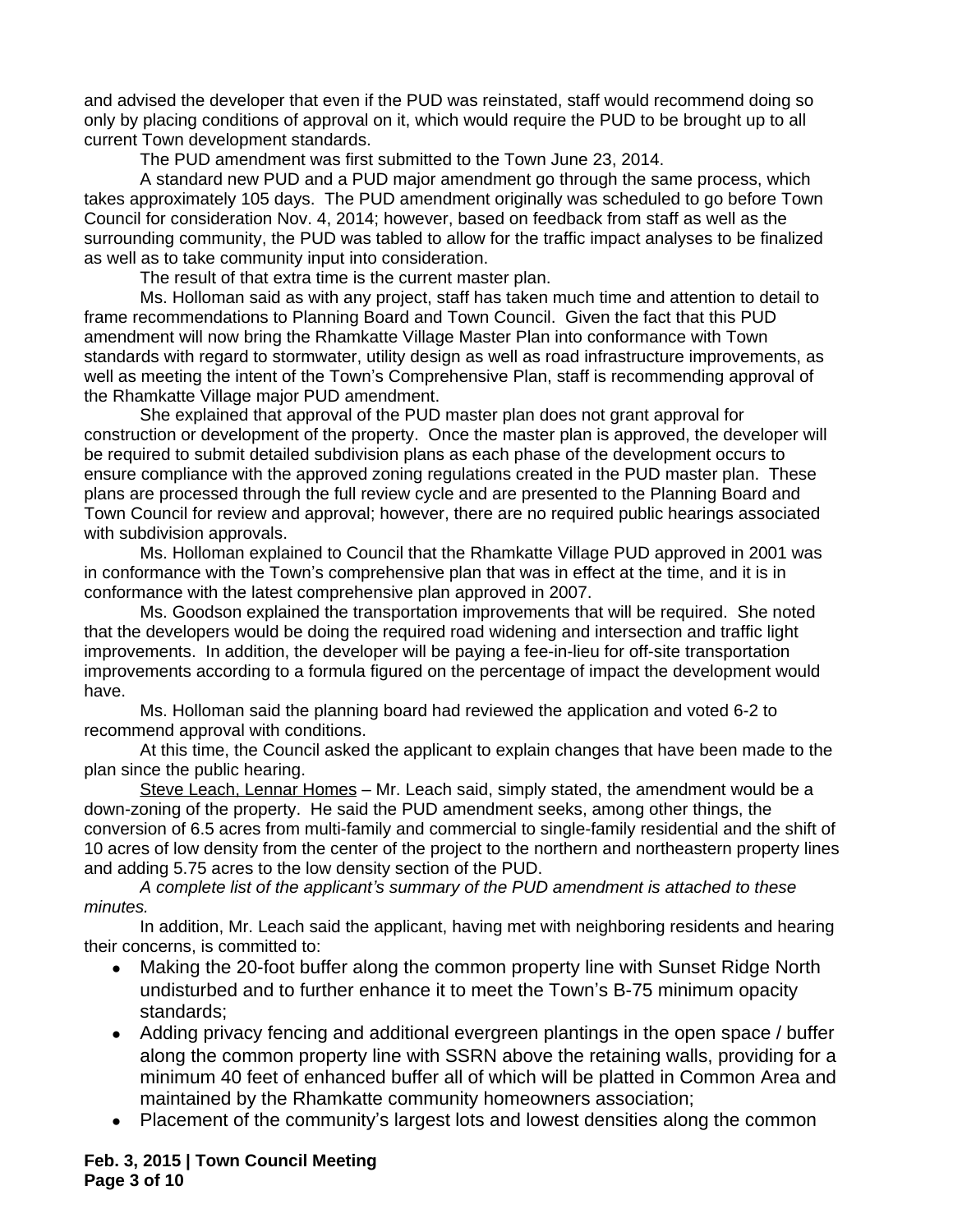property line with SSRN;

 Exceeding the open space required under the PUD by two acres and bringing pedestrian connectivity from communities to the east and north through Rhamkatte into Jones Park and the elementary school.

Councilwoman Williams said she felt that the applicant had gone to remarkable effort to try to make the plan more tenable to neighbors.

Councilman Sack said, as a member of the original 1998 comprehensive plan that was updated in 2008 and 2013, he feels the Rhamkatte Village plan was in keeping with Town comprehensive planning. In all cases, Rhamkatte provides connectivity to Sunset Ridge North and has met a lot of the concerns expressed by residents. He pointed out that all over town neighborhoods by different developers exist side by side.

Councilman Dickson said he liked the connectivity, open space and minor tweaks; however, in looking at the development plan, it meets most of the requirements in the UDO but one thing remains bothersome and that is its relationship with adjacent properties.

He asked that the Council to table decision until his notations on a map could be considered.

He said his suggestions would help the plan mirror Sunset Ridge North and would better fit the condition No. 9. He asked that the development team consider amendments he suggests.

Councilwoman Lee agreed there should be a better border transition and liked Councilman Dickson's ideas for putting estate homes on the perimeter.

Councilman Cobb said he appreciated the adjustments that had been made to the plan in an effort to be more amenable to neighbors. He said it seems that most of the perimeter buffer was in keeping with single-family lots except for the service drives.

Councilman Sack said he did not agree. He pointed out that Sunset Ridge North does not have as good a buffer as Rhamkatte has offered which is above and beyond what is required.

Mayor Sears asked the applicant to respond to Councilman Dickson's suggestions.

Mr. Leach said he was prepared to offer the 3.0 units per acre on the northern edge of the property. He said townhomes are planned against Flint Point Lane because, quite simply, a single-family home with a front-loaded garage won't fit. The latest version of the plan calls for 3.4 units per acre, but Mr. Leach said developers would reduce it to 3.0.

Councilman Dickson said he disagrees that the concession improves the plan and makes it better in relationship to Sunset Ridge North.

**Action:** The Council approved a motion to approve Planned Unit Development Major Amendment #00-PUD-05-A05 for Rhamkatte Village Planned Unit Development as submitted by Spaulding & Norris, PA Project Number 785-14 dated 1/12/2015 with the following conditions:

- 1. All previous approval conditions for Rhamkatte PUD will apply to this amendment.
- 2. A fee-in-lieu of upgrade will be required for this project for the pump station and/or force main.
- 3. A fee-in-lieu for Holly Springs Road improvements (in addition to the road widening along the frontage) will be required with this project proportionate to the number of new trips added.
- 4. This project will be required to meet the Town's NPDES Phase II post construction stormwater ordinance.
- 5. The following items must be addressed with the 1<sup>st</sup> submittal of the preliminary subdivision plan or development plan associated with this PUD:
	- a) Documentation from Colonial Pipeline that the encroachment shown will be allowed.
	- b) A preliminary stormwater management plan will be required.
	- c) All items on the preliminary stormwater checklist, TOHS Form #16002, must be submitted.
	- d) An updated TIA will be required with the first commercial plan submitted.
- 6. The following information will be required with the  $1<sup>st</sup>$  submittal of a construction drawing plan.
	- a) All items listed on the stormwater submittal checklist, Form #16003, must be included.
	- b) Documentation in the form of a recorded plat of any required offsite sewer easements.
	- c) Thoroughfares, collectors and boulevards will require a calculated pavement design. This may result in a pavement cross section bigger than the specified minimum. Note that the pavement design will require NCDOT approval.

**Feb. 3, 2015 | Town Council Meeting Page 4 of 10**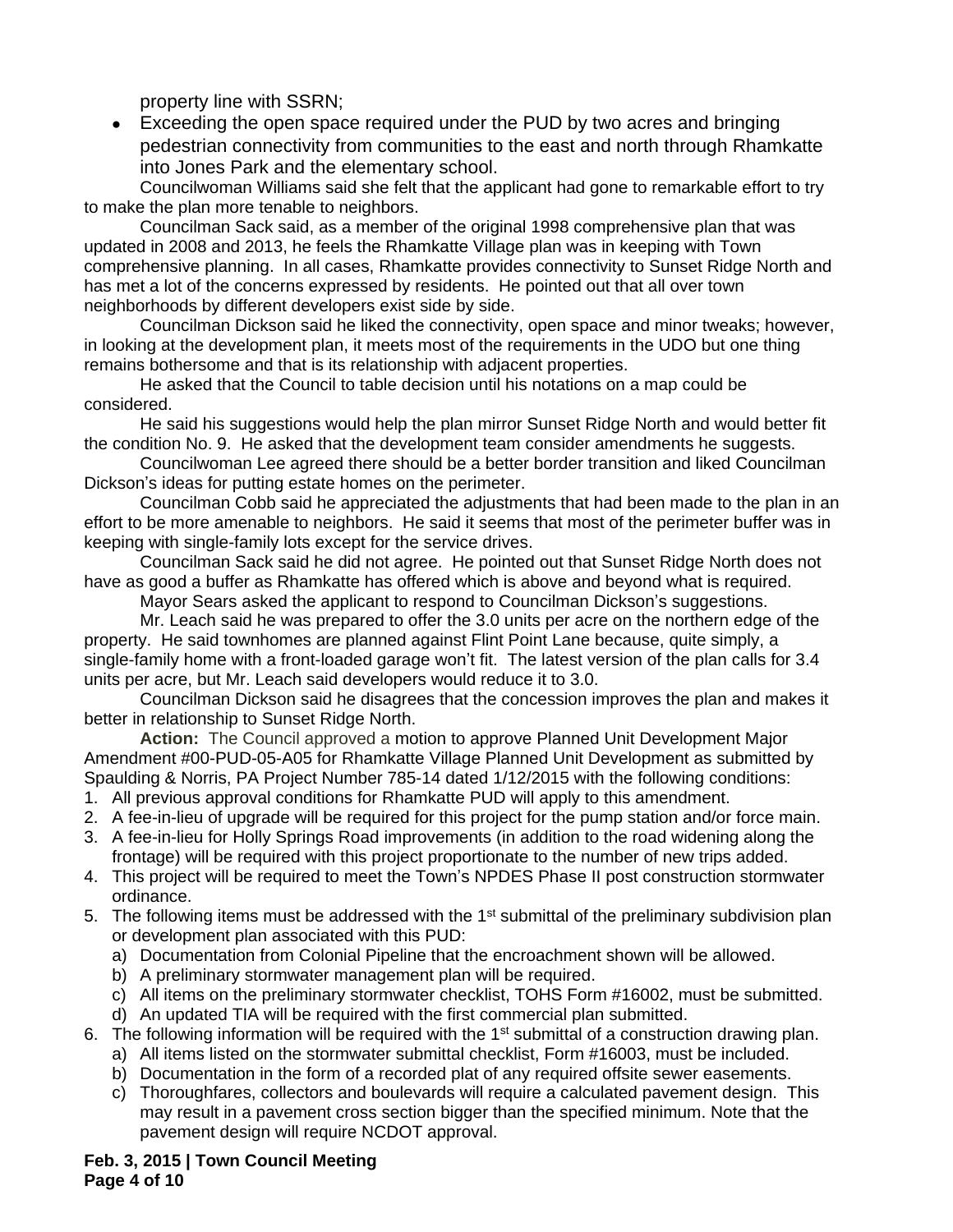- d) A sealed engineer's report including calculations to verify hydraulic capacity of existing pond. Identify primary and secondary outlet structures and/or spillways.
- e) A sealed engineer's report and recommendations to verify structural integrity of dam(s).
- f) Provide 100-yr water surface elevation area of the existing pond.
- g) Show 20-foot maintenance easement surrounding pond and dam.
- h) Verify that the existing pond meets NCDENR dam safety requirements.
- i) This project is located in a basin where the Town has an approved flood study. Accordingly, a flood study will be required to meet the Town's policy for hydrologic basin models (Town Policy - P-018.) The flood study will need to be updated to reflect this project and will need to demonstrate that development of the site will not raise established flood levels. Retention or detention may be required to accomplish this. The following is the approved flood study that this project will need to update:
	- 1) Windcrest.
	- 2) Sunset Ridge.
- j) No fill is permitted in the flood plain for any residential development.
- k) Provide NCDWQ buffer origin determination at  $1<sup>st</sup>$  construction drawing submittal.
- l) Label minimum buildable lot square footages outside buffer areas on each lot (per buffer ordinance – section 7.06D) without fill placement to achieve them.
- m) Verify that there is room to provide diffuse flow into the buffer from the storm drainage outlets.
- n) Homeowner environmental education packet must be submitted.
- o) Show and label all jurisdictional streams and wetlands and provide jurisdictional determination once received.
- p) Provide draft PCN with all supporting documentation including but not limited to buffer determinations and projected location and impacts to jurisdictional features for the entire project.
- q) Your project contains environmentally sensitive areas, per TOHS SCIMMP. The documentation provided with this review appears adequate at this time. Any correspondence with the regulatory agencies during the environmental permitting processes regarding these species should be provided to the Town upon receipt.
- 7. Prior to issuance of a land disturbance permit or construction drawing approval, the following items must be addressed:
	- a) Submit a draft copy of the covenants for review including how the HOA will address parking and maintenance of the alleys and maintenance of street trees, perimeter buffers and fencing.
	- b) Approval of stormwater management plan is required.
	- c) Payment of the stormwater fee-in-lieu will be required.
	- d) Stormwater sureties are required on this project. A performance surety in the form of a bond, letter of credit or cash is required in the amount of 150% estimated construction cost of the stormwater BMP prior to the preconstruction meeting and a maintenance surety in the form of a cash escrow account in the amount of 35% the actual construction cost of the BMP is required at the end of the performance monitoring period for the project.
	- e) All environmental permits must be obtained for the entire project.
- 8. The following items must be addressed with the first plat associated with this subdivision. a) Home Owner Association covenants shall be recorded
- 9. The following items must be addressed within 10 days of Town Council approval:
	- a) Final copies of the TIA must be submitted for approval.
	- b) Submit a revised master plan (sheet C-7.0) indicating:
		- 1) The density reduction along Sunset Ridge North.
		- 2) Revised greenway trail notes to specify that all greenway trails as indicated on the master plan shall be a designated greenway trail and not removed and thereby substituted by the standard sidewalk system.
	- c) Submit a revised landscape plan indicating:

**Feb. 3, 2015 | Town Council Meeting Page 5 of 10**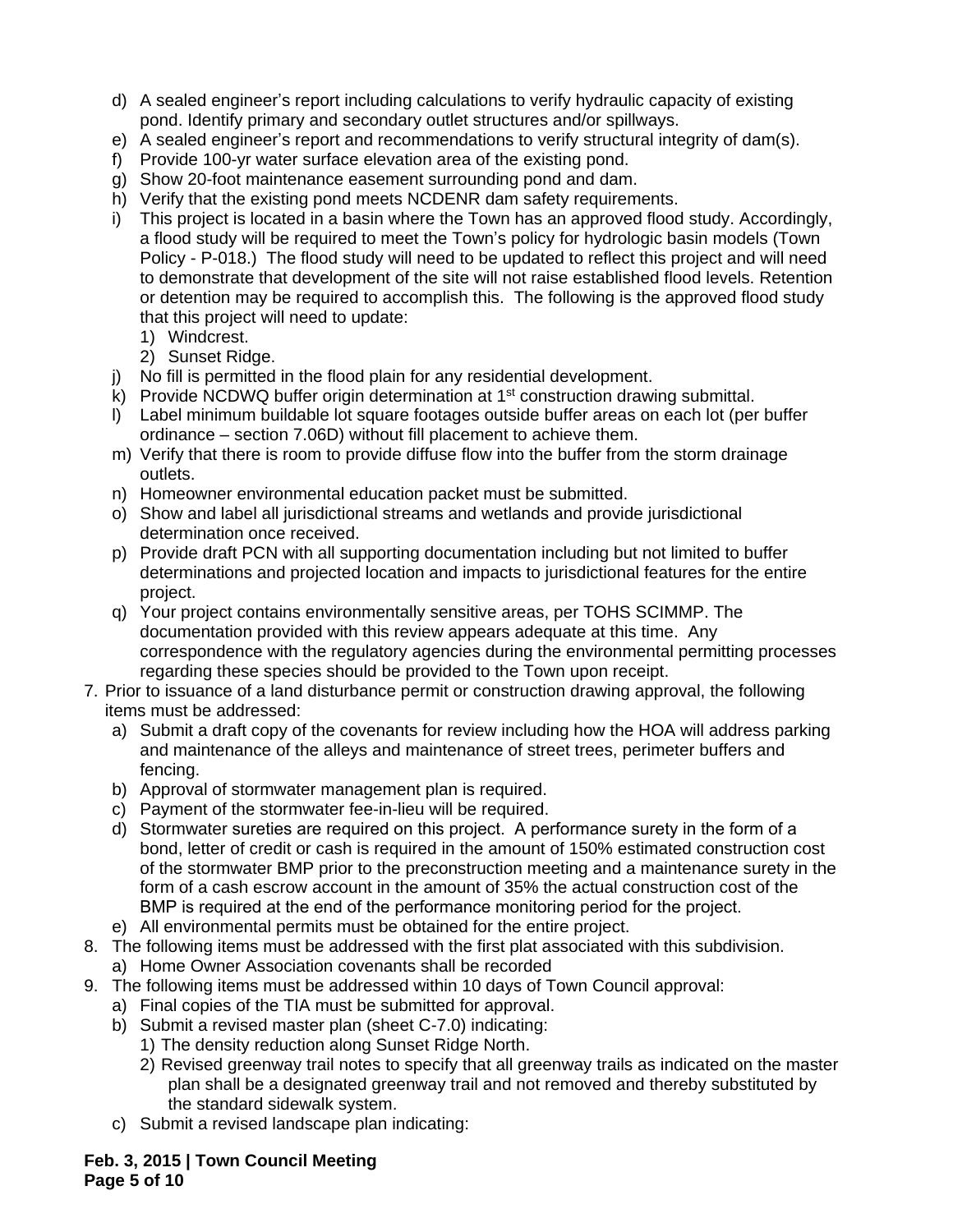- 1) The species of evergreen shrubs that will be provided along retaining walls visible from Sunset Ridge North parcels and that such shrubs shall be a minimum of 36" at time of planting or taller.
- 2) The proposed species of evergreen trees that will be provided along the fence in the additional 25-foot buffer area, such as 'Green Giants' Arborvitae, and that such trees shall be a minimum of 6 feet at time of planting or taller.

## **Motion by**: Sack

**Second by**: Williams

**Vote:** The motion carried following a 3-2 vote. Councilmen Sack and Cobb and Councilwoman Williams voted for the motion. Councilwoman Lee and Councilman Dickson voted against.

**8b. Holly Springs Towne Center Phase II, 13-DP-08-A03 -** Ms. Holloman said the Town has received revised building elevations for the theater building proposed in Phase 2 of Holly Springs Towne Center.

She said the proposed building would be comprised of a dine-in nine-screen theater concept and, unlike the previously approved elevations, would not feature a bowling alley component. As a result, the building footprint has been reduced from 63,815 square feet to 47,813 square feet. However, the revised building would be comprised of the same tilt-up concrete panels and brick, EIFS, CMU, veneers as well as the same color palette as the rest of the approved buildings in Phase 2. That, of course, would match the architectural design and theme of Phase 1.

Ms. Holloman said due to the size and scale of the building, several requests for alternate means of architectural compliance have been requested for the project. While no specific architectural requirements are being met, staff has worked with the architect diligently to create a building that meets the intent of the Unified Development Ordinance. The requests for alternate compliance help to create a unique building form using distinctive color combinations as well as alternative faux panel requirements and details throughout the building's design.

**Action #1:** The Council approved a motion to make and accept the findings of fact to be recorded in the minutes for a waiver of regulations of UDO Section 3.08, A, 1. c. (1) (a) Architectural and Site Design Requirements to allow for alternate means of compliance for the building materials from the minimum requirement of sixty (60) percent masonry to twenty-one (21) percent masonry in association with Development Petition #13-DP-08-A03 Holly Springs Towne Center Phase 2 amendment dated 1/9/15 as submitted by Artech Architecture.

*A petition for a waiver of regulations of UDO Section 3.08, A, 1. c. (1) (a) alternate means of compliance for the building materials may only be granted upon the presentation of sufficient evidence to enable a written determination that:*

- 1. The proposed development represents the use of (*building material*s, colors, textures, *building* architecture, roof features, façade modulation, *building* orientation, *signs*, landscaping, lighting or *open space*) which will result in a development pattern which is equivalent to or superior to that achievable under the applicable regulations;
- 2. The proposed development will be compatible with and will enhance the *use* or value of area properties;
- 3. The proposed development is consistent with the intent of the *Comprehensive Plan*; and,
- 4. The proposed development is consistent with the intent and purpose of this UDO.

**Motion by**: Williams

**Second by**: Cobb **Vote:** Unanimous.

*A copy of the findings of fact is attached to these minutes.*

**Action #2:** Having made the necessary findings of fact, the Council approved a motion to grant a waiver of regulations of UDO Section 3.08, A, 1. c. (1) (a)Architectural and Site Design Requirements to allow for alternate means of compliance for the building materials from the minimum requirement of sixty (60) percent masonry to twenty-one (21) percent masonry in

**Feb. 3, 2015 | Town Council Meeting Page 6 of 10**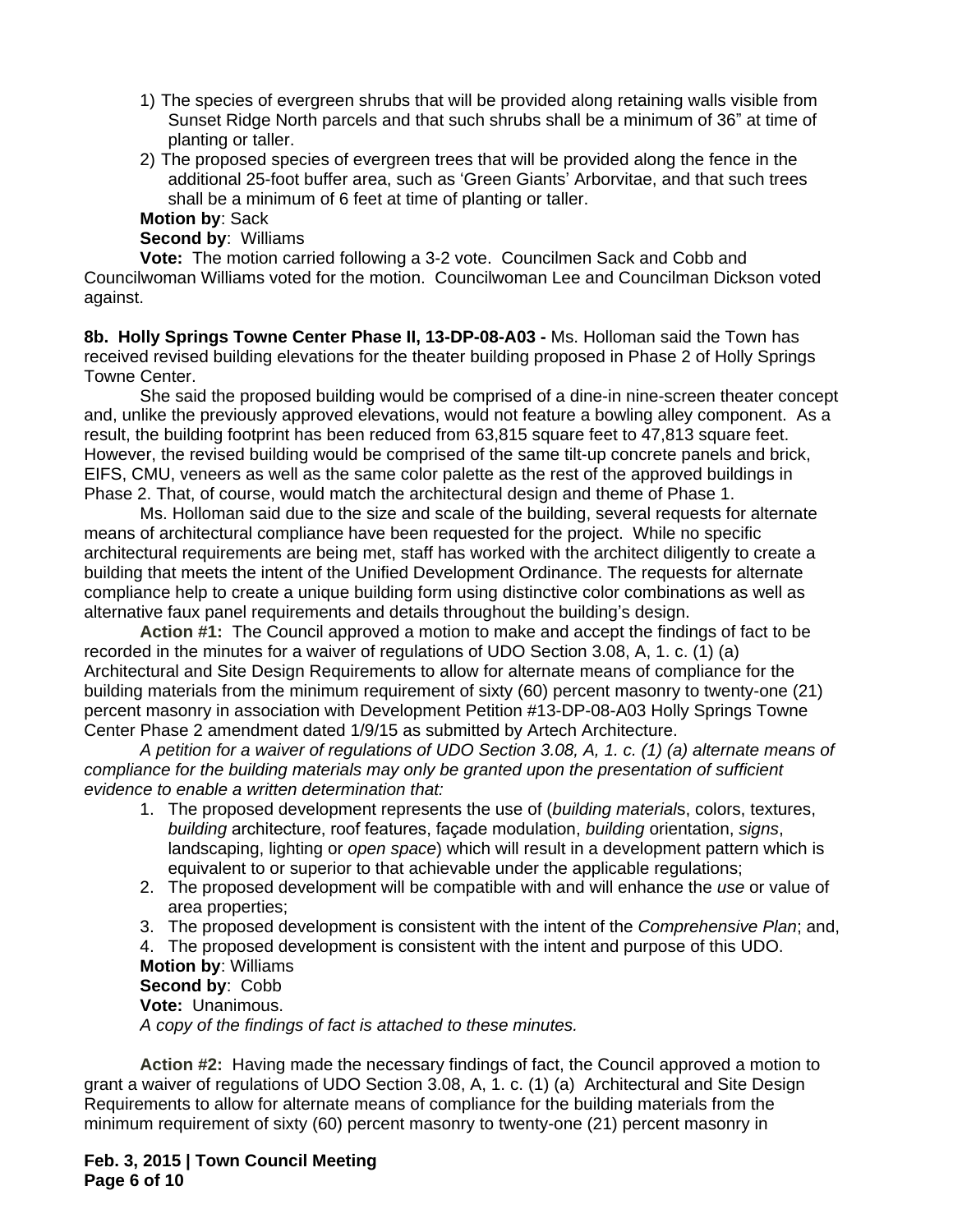association with Development Petition #13-DP-08-A03 Holly Springs Towne Center Phase 2 amendment dated 1/9/15 as submitted by Artech Architecture.

**Motion by**: Sack **Second by**: Cobb **Vote:** Unanimous.

**Action #3:** The Council approved a motion to make and accept the findings of fact to be recorded in the minutes for a waiver of regulations of UDO Section 3.08, A, 1. c (2)(b)(i) Architectural and Site Design Requirements to allow for alternate means of compliance for the building massing requirement from a maximum allowed building bay length of thirty (30) feet to seventy (70) feet in association with Development Petition #13-DP-08-A03 Holly Springs Towne Center Phase 2 amendment dated 1/9/15 as submitted by Artech Architecture.

*A petition for a waiver of regulations of UDO Section 3.08, A, 1. c (2)(b)(i) alternate means of compliance for the building massing requirement may only be granted upon the presentation of sufficient evidence to enable a written determination that:*

- 1. The proposed development represents the use of (*building material*s, colors, textures, *building* architecture, roof features, façade modulation, *building* orientation, *signs*, landscaping, lighting or *open space*) which will result in a development pattern which is equivalent to or superior to that achievable under the applicable regulations;
- 2. The proposed development will be compatible with and will enhance the *use* or value of area properties;
- 3. The proposed development is consistent with the intent of the *Comprehensive Plan*; and,
- 4. The proposed development is consistent with the intent and purpose of this UDO. **Motion by**: Dickson **Second by**: Cobb **Vote:** Unanimous.

*A copy of the findings of fact is attached to these minutes.*

**Action #4:** Having made the necessary findings of fact, the Council approved a motion to grant a waiver of regulations of UDO Section 3.08, A, 1. c (2)(b)(i)Architectural and Site Design Requirements to allow for alternate means of compliance for the building massing requirement from a maximum allowed building bay length of thirty (30) feet to seventy (70) feet in association with Development Petition #13-DP-08-A03 Holly Springs Towne Center Phase 2 amendment dated 1/9/15 as submitted by Artech Architecture.

**Motion by**: Lee **Second by**: Cobb **Vote:** Unanimous

**Action #5:** The Council approved a motion to make and accept the findings of fact to be recorded in the minutes for a waiver of regulations of UDO Section 3.08, A, 1. c. (1) (g) (i) Architectural and Site Design Requirements to allow for alternate means of compliance for the roof treatment requirement from a roofline plan extending in a continuous plane for more than fifty (50) feet to seventy (70) feet in association with Development Petition #13-DP-08-A03 Holly Springs Towne Center Phase 2 amendment dated 1/9/15 as submitted by Artech Architecture.

*A petition for a waiver of regulations of UDO Section 3.08, A, 1. c. (1) (g) (i) alternate means of compliance for the roof treatment requirement may only be granted upon the presentation of sufficient evidence to enable a written determination that:*

- 1. The proposed development represents the use of (*building material*s, colors, textures, *building* architecture, roof features, façade modulation, *building* orientation, *signs*, landscaping, lighting or *open space*) which will result in a development pattern which is equivalent to or superior to that achievable under the applicable regulations;
- 2. The proposed development will be compatible with and will enhance the *use* or value of area properties;

**Feb. 3, 2015 | Town Council Meeting Page 7 of 10**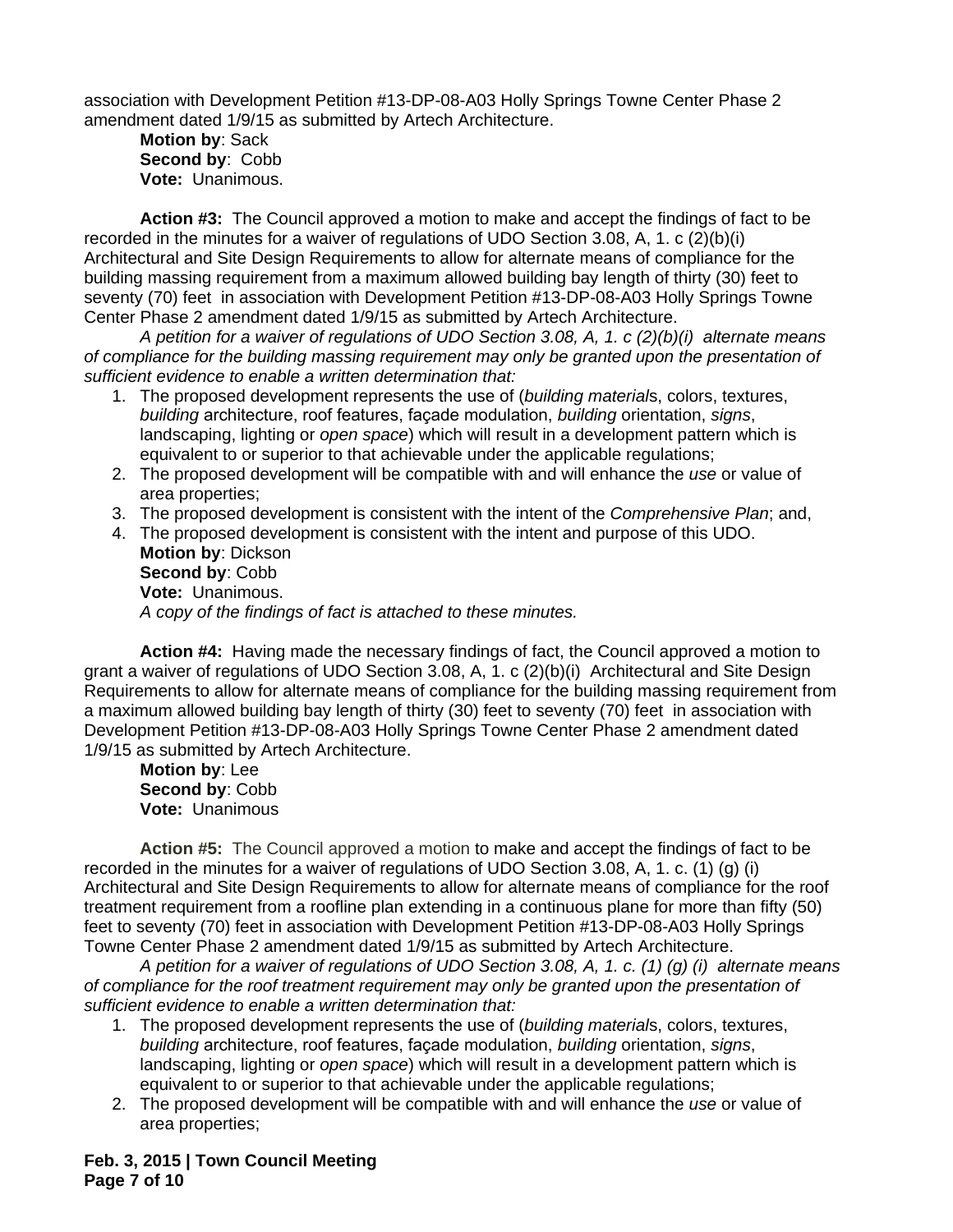- 3. The proposed development is consistent with the intent of the *Comprehensive Plan*; and,
- 4. The proposed development is consistent with the intent and purpose of this UDO. **Motion by**: Cobb **Second by**: Dickson

**Vote:** Unanimous. *A copy of the findings of fact is attached to these minutes.*

**Action #6:** Having made the necessary findings of fact, the Council approved a motion to grant a waiver of regulations of UDO Section 3.08, A, 1. c. (1) (g) (i)Architectural and Site Design Requirements to allow for alternate means of compliance for the roof treatment requirement from a roofline plan extending in a continuous plane for more than fifty (50) feet to seventy (70) feet in association with Development Petition #13-DP-08-A03 Holly Springs Towne Center Phase 2 amendment dated 1/9/15 as submitted by Artech Architecture.

**Motion by**: Williams **Second by**: Cobb **Vote:** Unanimous.

**Action #7:** The Council approved a motion to approve Development Plan #13-DP-08-A03 for Holly Springs Town Center Phase 2 amendment as submitted by John R McAdams Company dated 1/9/15 with the following conditions:

- 1. All previously approved conditions for *Holly Springs Towne Center Master Plan and Phase 2 Development Plan* shall apply to this amendment.
- 2. Revisions to all environmental permits must be obtained prior to construction drawing approval and/or issuance of a land disturbance permit for the entire project. This will become a condition of plan approval. **Motion by**: Sack **Second by**: Cobb

**Vote:** Unanimous.

**8c. Logan's Manor Phase II, 14-MAS-05 -** Mr. Ryan said the Town has received a request for an 11-lot subdivision. The subject property is located south of the Logan's Manor subdivision, east of the Brook Manor subdivision, and west of the Old Mills Lake subdivision. Currently, this parcel is part of the parent parcel of the Sugg Farm. The previous owner of Sugg Farm placed the majority of the parcel in a conservation easement, meaning developing it in any way beyond a passive park was not allowed; however, there was a portion of the parcel left out of the easement, which is the portion encompassing this subdivision request.

Mr. Ryan said the planning board had reviewed the application and voted unanimously to recommend approval.

**Action:** The Council approved a motion to approve Preliminary Plan #14-MAS-05 for Logan's Manor II as submitted by Withers & Ravenel, Project Number 2140355.20, dated 01/12/15 with the following conditions:

- 1. Prior to the installation of a Cluster Mailbox Unit for the subdivision, a UDO permit shall be obtained from the department of Planning & Zoning.
- 2. At the time of construction drawing submittal, a street lighting plan will be required to be submitted to Planning & Zoning for review and approval. Street Trees on all interior streets shall be positioned as to not interfere with any lighting fixtures present or any site distance triangles.
- 3. A fee-in-lieu of upgrade will be required for this project for the Pump Station and/or Force Main
- 4. This project will be required to meet the Town of Holly Springs NPDES Ph. II Post Construction Stormwater Ordinance.
- 5. The following items are required with first construction drawing submittal:
	- a. All items listed on the Stormwater Submittal Checklist, Form #16003, must be included
	- b. Homeowner Environmental education packet must be submitted.
	- c. Provide NCDWQ Buffer origin determination.

**Feb. 3, 2015 | Town Council Meeting Page 8 of 10**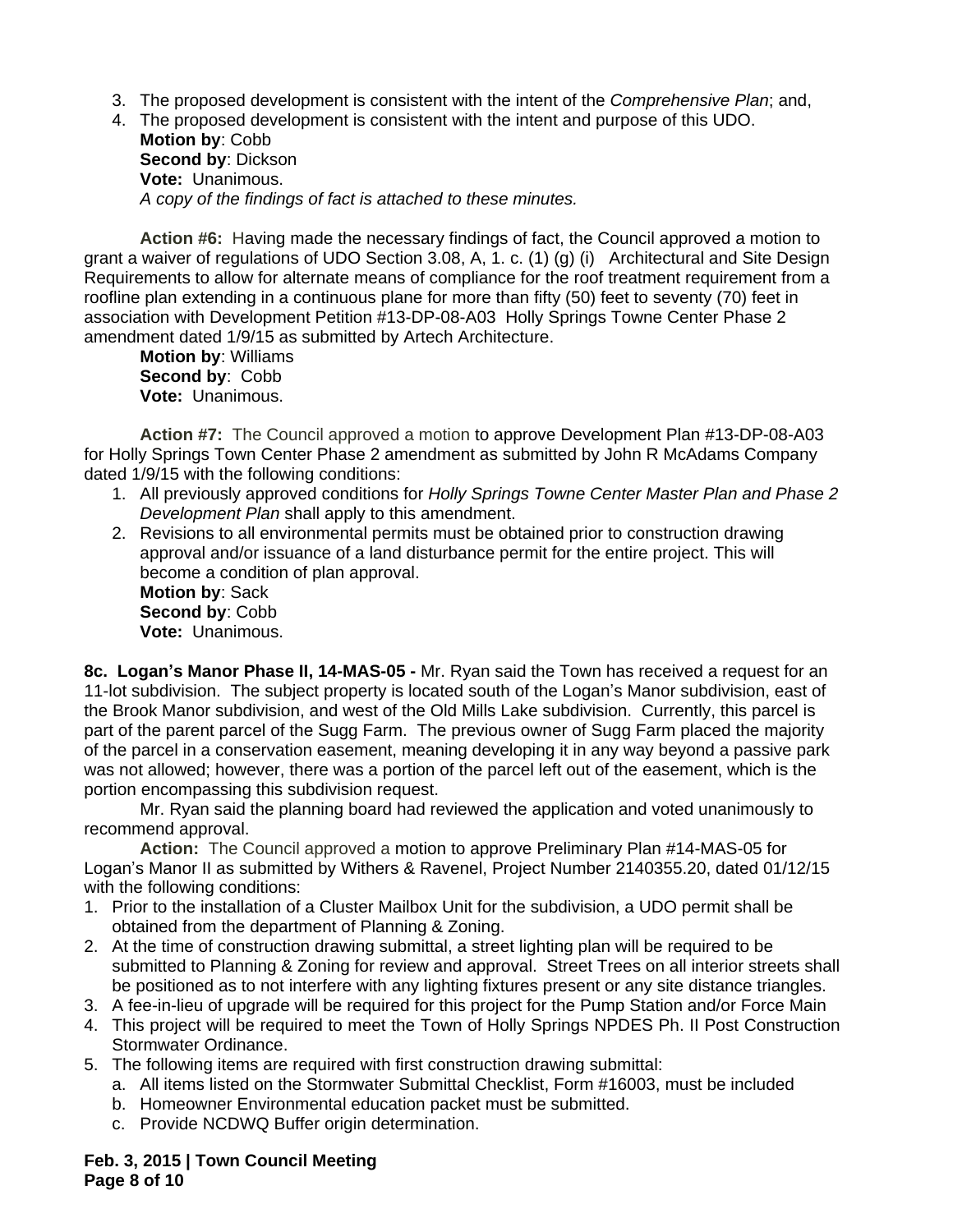- d. Prior to Town Council, the applicant shall submit a stamped plan from the Postmaster approving the Cluster Mailbox Unit location for this subdivision.
- 6. Prior to issuance of a land disturbance permit or construction drawing approval:
	- a. Approval of Stormwater Management Plan is required.
	- b. Payment of the Stormwater Fee-in-Lieu will be required prior to construction drawing approval.
	- c. Stormwater sureties are required on this project. A performance surety in the form of a bond, letter of credit or cash is required in the amount of 150% estimated construction cost of the stormwater BMP prior to the preconstruction meeting and a maintenance surety in the form of a cash escrow account in the amount of 35% the actual construction cost of the BMP is required at the end of the performance monitoring period for the project.
	- d. All environmental permits must be obtained for the entire project. **Motion by**: Cobb **Second by**: Dickson **Vote:** Unanimous.

**8d. Twelve Oaks Phase 9, 14-MAS-06 –** Ms. Holloman said Twelve Oaks, a Planned Unit Development, is requesting the approval of its newest proposed phase, Phase 9.

She said this tract was brought into the PUD through a major amendment and rezoning that was approved by Town Council last month. This will be the ninth phase that is being developed, as phases 1, 2, 3A, 4 and 5, 6, 7, and 8 already are approved. Phases 2, 4, 5, and 6 are under construction.

The Twelve Oaks PUD consists of 823.14 acres and allows for up to 2,353 total dwelling units. To date, 1,172 lots have been approved for the entire project. Proposed phase 9 is comprised of 407 single-family lots (combination of Type A and B lots) and no multi-family residential units. The approved PUD plans establish four single-family lot types: Types A, B, C and D. These lot types range from 4,000 to 12,000 square feet, Type A's being the smallest and Type D's being the largest.

Ms. Holloman said in addition to meeting all established lot requirements, proposed lots also will have to meet the architectural standards of the Twelve Oaks PUD.

Tom Spaulding, Spaulding and Norris – Mr. Spaulding answered a question from Councilman Sack about the centralized mail kiosk. Mr. Spaulding said the kiosk is planned to be a part of an amenity center. He added that the single location is being placed and designed with input from local postmasters.

**Action:** The Council approved a motion to approve Preliminary Plan 14-MAS-06 for Twelve Oaks Phase 9 as submitted by Spaulding & Norris Engineering, Project Number 410-02, dated 1/12/2015 with the following conditions:

- 1. All previous approval conditions for *Twelve Oaks PUD* will apply to this phase.
- 2. At the time of construction drawing submittal, a site lighting plan will be required to be submitted to Planning & Zoning for review and approval. Street Trees on all interior streets shall be positioned as to not interfere with any lighting fixtures present or any site distance triangles.
- 3. A fee-in-lieu of upgrade will be required for this project for the Pump Station and/or Force Main
- 4. This project will be required to meet the Town of Holly Springs NPDES Ph. II Post Construction Stormwater Ordinance.
- 5. The town understands that an infrastructure reimbursement agreement is being prepared for this project that outlines modifications to required improvements for the adjacent thoroughfares. These have been shown on these plans for official action. If the agreement is not approved then revised plans will need to be submitted to revise the road improvements on the adjacent thoroughfares.
- 6. The following items are to be addressed with the first construction drawing submittal:

**Feb. 3, 2015 | Town Council Meeting Page 9 of 10**